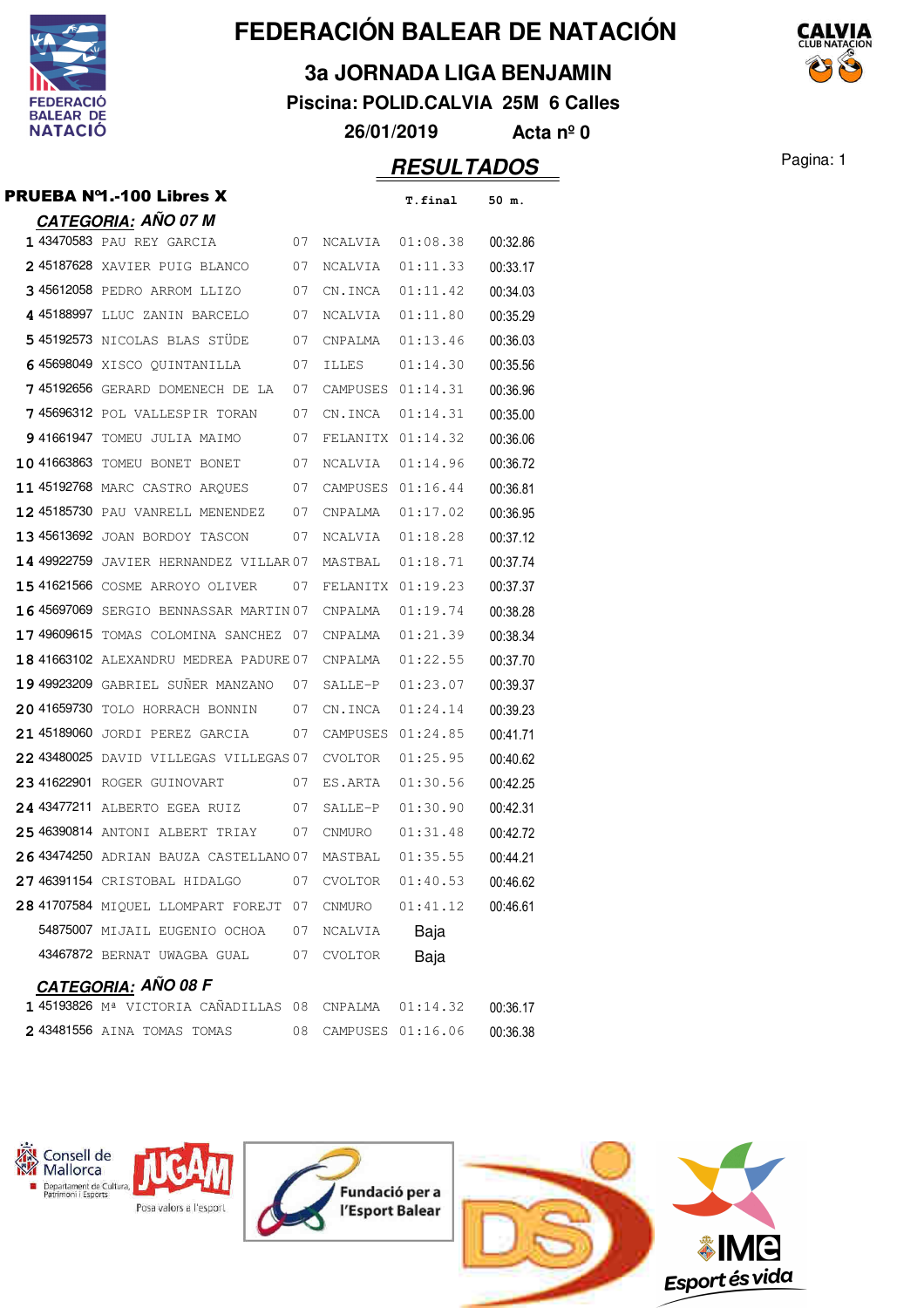

**3a JORNADA LIGA BENJAMIN**

**Piscina: POLID.CALVIA 25M 6 Calles**

**26/01/2019 Acta nº 0**

| PRUEBA Nº1.-100 Libres X               |    |                   | T.final           | 50 m.    |
|----------------------------------------|----|-------------------|-------------------|----------|
| <u>CATEGORIA:</u> AÑO 08 F             |    |                   |                   |          |
| 3 04346877 ELLA VERMEER                | 08 | NCALVIA           | 01:16.28          | 00:35.99 |
| 4 45193097 JOANA MARIA SIERRA          | 08 |                   | CAMPUSES 01:16.96 | 00:36.97 |
| 5 45614991 ELISABETH ABAD NUNEZ        | 08 | CNPALMA           | 01:19.60          | 00:37.09 |
| 6 45184949 CLAUDIA FRANCO ROSSELLO08   |    | CNPALMA           | 01:20.68          | 00:39.95 |
| 7 45185139 LUCIA FUSTER BAENA          | 08 | CNPALMA           | 01:20.81          | 00:39.31 |
| 8 49770993 ERIKA BAYON BUENO           | 08 | CVOLTOR           | 01:21.82          | 00:40.06 |
| 941662209 CELIA ROSSELLO               | 08 | CNPALMA           | 01:23.21          | 00:39.87 |
| 10 49866753 ERIKA VERA CAPELLA         | 08 | NCALVIA           | 01:23.87          | 00:39.65 |
| 11 49771820 CARMEN ESTARELLAS          | 08 | SALLE-P           | 01:24.93          | 00:41.28 |
| 12 45189395 LARA VELASCO POTEKHINA 08  |    | SALLE-P           | 01:25.40          | 00:40.02 |
| 13 45189182 LUNA SANCHEZ DIAZ          | 08 | SALLE-P           | 01:25.66          | 00:40.93 |
| <b>14 45614994</b> AINA ABAD NUÑEZ     | 08 | CNPALMA           | 01:25.70          | 00:40.61 |
| 15 45371085 MARIA GRACIA OLIVER        | 08 | CNPALMA           | 01:25.90          | 00:41.18 |
| 15 46390465 BLANCA JAUME BRAVO         | 08 | MASTBAL           | 01:25.90          | 00:41.22 |
| 17 41621226 JULIA FERRANDO CANTO       | 08 | ES.ARTA           | 01:27.54          | 00:41.90 |
| 18 41693712 ESPERANCA NADAL NICOLAU 08 |    | ES.ARTA           | 01:27.93          | 00:40.85 |
| 19 46392188 NEREA CASTILLO LOPEZ       | 08 | NCALVIA           | 01:28.45          | 00:40.33 |
| 20 45691876 SARA PARRA POMAR           | 08 | CNPALMA           | 01:28.77          | 00:39.59 |
| 21 45370786 LUCIA ROSER DE HOYOS       | 08 | CAMPUSES          | 01:29.01          | 00:42.07 |
| 22 46388016 CARME THOMAS TABERNER      | 08 | CNPALMA           | 01:29.73          | 00:43.24 |
| 23 41621291 ABRIL TOLEDO MONTAÑES      | 08 | FELANITX 01:30.37 |                   | 00:44.19 |
| 24 49926638 ANA MARIA RODRIGUEZ        | 08 | CVOLTOR           | 01:34.90          | 00:44.18 |
| 25 45611672 FEDERICA GARCES CURBELO08  |    | ES.ARTA           | 01:39.59          | 00:46.77 |
| 26 45614939 MARIA ANTONIA FEMENIA      | 08 | SALLE-P           | 01:40.39          | 00:46.96 |
| 27 45691718 MISHEL CALIVA MARTINEZ 08  |    | CN.INCA           | 01:42.81          | 00:48.84 |
| 41663498 CARLOTA ELIAS DE QUIROS 08    |    | <b>CVOLTOR</b>    | Baja              |          |
| <b>PRUEBA Nº2.-50 Libres X</b>         |    |                   | T.final           |          |
| <b>CATEGORIA: AÑO 08 M</b>             |    |                   |                   |          |
| 1 49770154 FCO. BORJA GARAU MORENO 08  |    | CNPALMA           | 00:32.58          |          |
| 2 45612991 MARCOS ERRALDE VIVES        | 08 | CAMPUSES          | 00:34.58          |          |
| 3 49773073 IÑIGO ROMERO AVILES         | 08 | SALLE-P           | 00:34.67          |          |
| 4 45371479 MARC GAYA BISQUERRA         | 08 | CN.INCA           | 00:35.48          |          |

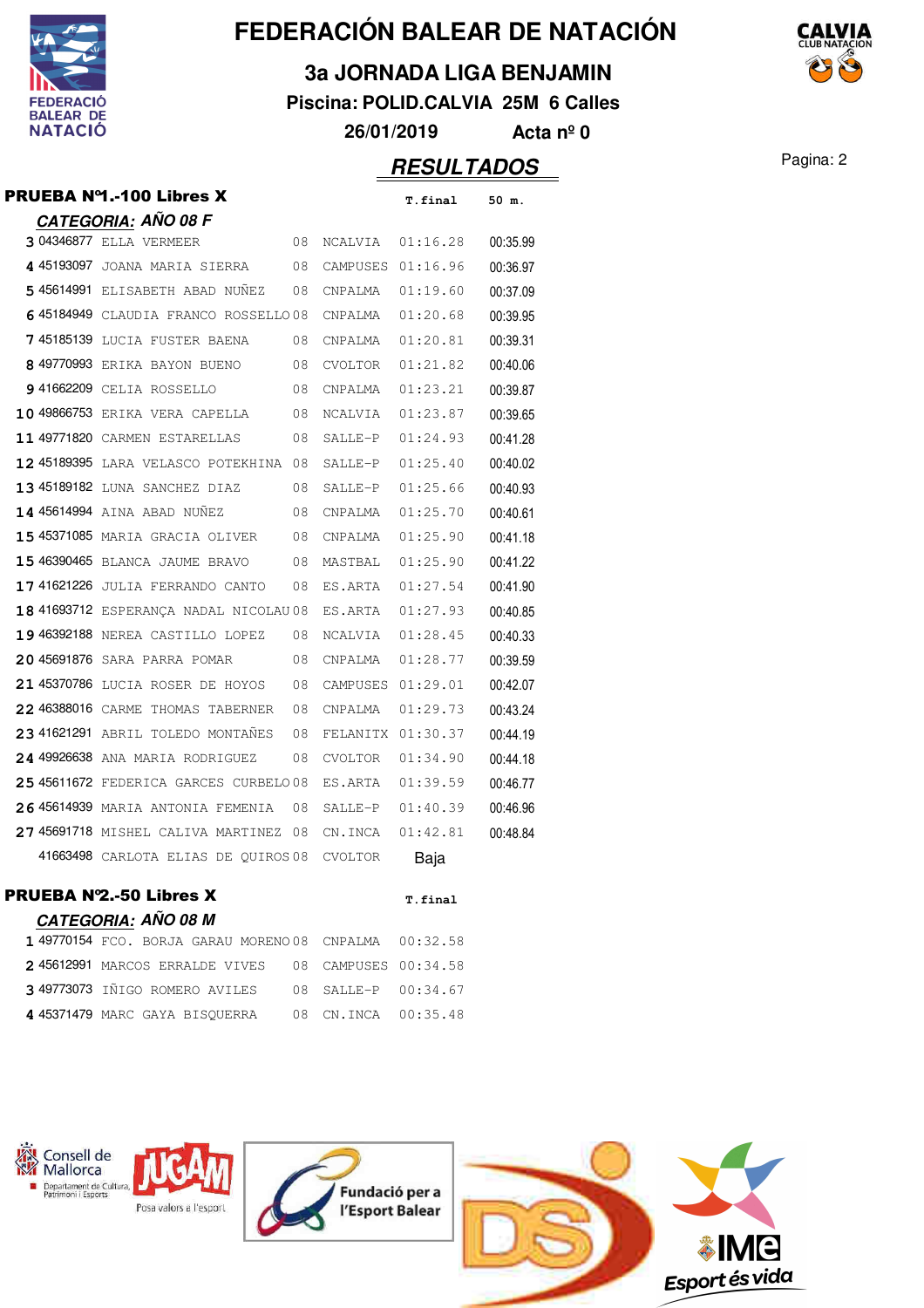

**3a JORNADA LIGA BENJAMIN**

**Piscina: POLID.CALVIA 25M 6 Calles**

**26/01/2019 Acta nº 0**

|             | PRUEBA N°2.-50 Libres X                |    |                | T.final  |
|-------------|----------------------------------------|----|----------------|----------|
|             | <u>CATEGORIA</u> : AÑO 08 M            |    |                |          |
|             | 5 45371944 DANIEL TITOS IBAÑEZ         | 08 | MASTBAL        | 00:35.56 |
|             | 649928399 IVAN CARDENOSA               | 08 | CNPALMA        | 00:35.78 |
| 749609031   | GABRIEL BARCELO                        | 08 | SALLE-P        | 00:36.05 |
|             | 8 41707753 PEP MIQUEL BURGUERA         | 08 | FELANITX       | 00:36.13 |
| 9 45611301  | JORGE NUNEZ BALDOMIR                   | 08 | <b>ILLES</b>   | 00:37.03 |
|             | 10 46397767 MARCOS SIQUIER RIPOLL      | 08 | CNPALMA        | 00:37.05 |
| 11 46395199 | CARLOS BONET BONET                     | 08 | NCALVIA        | 00:37.41 |
|             | 12 00721378 DENIZ RESHATOV RASHIDOV08  |    | <b>CVOLTOR</b> | 00:37.68 |
|             | 13 45698034 MARC CRUELLAS DE HARO      | 08 | <b>ILLES</b>   | 00:37.92 |
|             | 14 45187468 AXEL JUAN HARO PEREZ       | 08 | CAMPUSES       | 00:38.14 |
|             | 15 49609493 TOMAS RODRIGUEZ MENDEZ     | 08 | NCALVIA        | 00:38.28 |
|             | 16 00342128 NICOLAS HUTHER             | 08 | CVOLTOR        | 00:38.62 |
|             | 17 41623254 GABRIEL GALMES VIVES       | 08 | ES.ARTA        | 00:38.68 |
|             | 18 45693044 CLAUDIO ASCANIO SAIZ       | 08 | NCALVIA        | 00:38.72 |
|             | 19 49609504 VALENTIN DE TORO BUCETA 08 |    | MASTBAL        | 00:38.97 |
|             | 20 45189993 MARC TORO GARCIA           | 08 | NCALVIA        | 00:39.87 |
|             | 21 45188868 ALVARO MADRID GUERRERO     | 08 | NCALVIA        | 00:40.30 |
|             | 22 78223023 NOAH TORRICO RUIZ          | 08 | CVOLTOR        | 00:40.44 |
|             | 23 45190648 MARTI JIMENEZ CAMACHO      | 08 | SALLE-P        | 00:41.10 |
|             | 24 41660624 ANTONI FERRER SOLER        | 08 | ES.ARTA        | 00:41.20 |
|             | 25 49611670 SEBASTIAN ALCIBAR          | 08 | CVOLTOR        | 00:41.90 |
|             | 26 45184348 JAUME MELIS FERRER         | 08 | CNPALMA        | 00:42.00 |
| 27 49480357 | JOAN BELTRAN AMOEDO                    | 08 | CN.INCA        | 00:42.18 |
|             | 28 45370906 RAFAEL TOYMIL TALAVERA     | 08 | CVOLTOR        | 00:44.49 |
| 29 45696760 | LEO MARTINEZ COUSELO                   | 08 | <b>CVOLTOR</b> | 00:45.03 |
| 30 45189527 | GUIEM MAS HERNANDEZ                    | 08 | CVOLTOR        | 00:46.09 |
| 31 00589267 | CRISTIAN EMILOV DINEV                  | 08 | <b>CVOLTOR</b> | 00:46.84 |
| 01819031    | DARIUS GRADINARU                       | 08 | CAMPUSES       | Baja     |
| 41621259    | JOAN MORA LADARIA                      | 08 | ES.ARTA        | Baja     |
|             | 43481558 SEBASTIA RAMON FERRER         | 08 | SALLE-P        | Baja     |
|             | CATEGORIA: AÑO 09 F                    |    |                |          |

| 145691319 BEATRIZ GIJON CASTRO 09 SALLE-P 00:33.72   |  |  |
|------------------------------------------------------|--|--|
| 2 46394334 LAURA VILAFRANCA MOYA 09 NCALVIA 00:36.41 |  |  |
|                                                      |  |  |



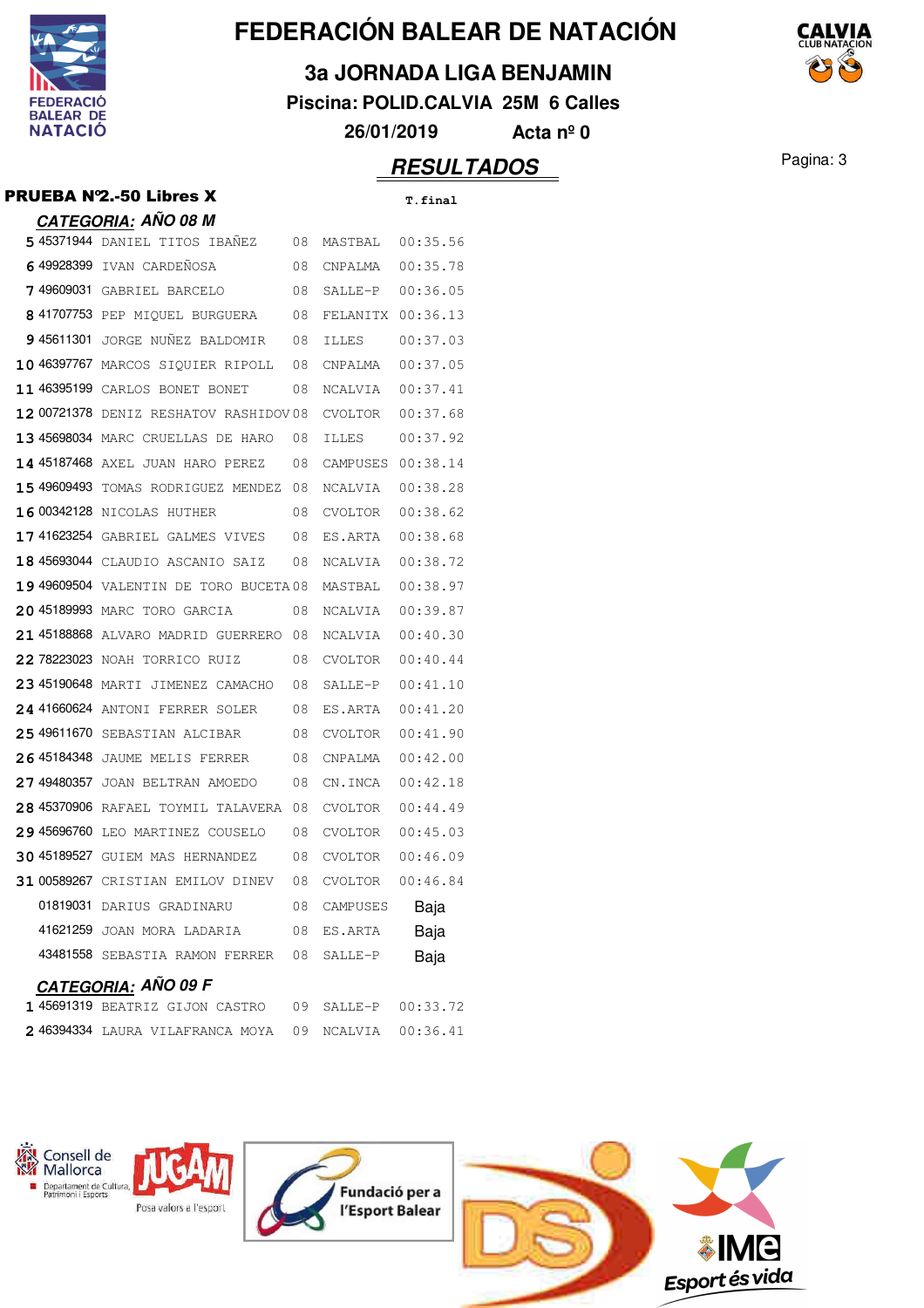

**3a JORNADA LIGA BENJAMIN**

**Piscina: POLID.CALVIA 25M 6 Calles**

**26/01/2019 Acta nº 0**

## Pagina: 4 **RESULTADOS**

|         | <b>PRUEBA Nº2.-50 Libres X</b>                        |          | T.final  |
|---------|-------------------------------------------------------|----------|----------|
|         | <u>CATEGORIA:</u> AÑO 09 F                            |          |          |
|         | 345372330 EMILIE SANCHEZ BUJOSA 09 CNPALMA 00:36.86   |          |          |
|         | 4 46394475 LAURA CASTAÑER NOGUERA 09                  | CVOLTOR  | 00:37.40 |
|         | 541692086 LAIA REUS SANS<br>$\sim$ 09                 | CN.INCA  | 00:37.52 |
|         | 646395107 SOFIA LOPEZ GUILLEN 09                      | CN.INCA  | 00:38.92 |
|         | 708424482 SIENNA STEINFELDT 09                        | CAMPUSES | 00:38.97 |
|         | 849920386 JULIA ARROM VILLALONGA 09                   | CVOLTOR  | 00:39.14 |
|         | 949480545 SANDRA MARTIN FRAILE 09                     | CNPALMA  | 00:39.40 |
|         | 10 49609931 ALBA PASCUAL SABANIEL 09                  | SALLE-P  | 00:39.57 |
|         | 11 45697729 PAULA MELIS FERRER 09                     | CNPAIMA  | 00:40.40 |
|         | 12 45372103 AMELIE MONIER PIÑOL 09                    | CNPALMA  | 00:41.56 |
|         | 13 52032943 CARME PERICAS FONT 09                     | CAMPUSES | 00:42.45 |
|         | <b>14 52033227</b> M <sup>ª</sup> ANGELES BALAGUER 09 | CNPALMA  | 00:42.60 |
|         | 15 45613777 NEUS GREGORIO RIERA 09                    | CVOLTOR  | 00:42.84 |
|         | 16 49607578 MERCE MARTIN GOMILA 09                    | CNPAIMA  | 00:43.69 |
|         | 17 46391865 VERONICA GARRIDO MORENO 09 CNPALMA        |          | 00:43.87 |
|         | 18 46390955 MARTINA SERRA MARTINEZ 09                 | SALLE-P  | 00:44.04 |
| 1105010 |                                                       |          |          |

|              | 14 52033227 Mª ANGELES BALAGUER       | 09 | CNPALMA         | 00:42.60 |
|--------------|---------------------------------------|----|-----------------|----------|
|              | 15 45613777 NEUS GREGORIO RIERA       | 09 | CVOLTOR         | 00:42.84 |
|              | 16 49607578 MERCE MARTIN GOMILA       | 09 | CNPALMA         | 00:43.69 |
| 1 7 46391865 | VERONICA GARRIDO MORENO 09            |    | CNPALMA         | 00:43.87 |
|              | 18 46390955 MARTINA SERRA MARTINEZ    | 09 | SALLE-P         | 00:44.04 |
|              | 19 41659846 MARIA CIRER CABOT         | 09 | <b>CNPALMA</b>  | 00:44.21 |
|              | 20 49605987 MELANIA ROMERO PONCE      | 09 | NCALVIA         | 00:44.29 |
|              | 21 01114907 PEYTON BELLA BRANNAN      | 09 | NCALVIA         | 00:44.34 |
|              | 22 41691791 CRISTINA MIQUEL FULLANA09 |    | ES.ARTA         | 00:45.34 |
|              | 23 46392198 MARIA FRANCESCA SUÑER     | 09 | <b>TLLES</b>    | 00:45.59 |
|              | 24 20549798 ELSA MIJARES FONTCLARA 09 |    | CN. TNCA        | 00:46.13 |
|              | 25 49483716 NEUS MARTIN GINARD        | 09 | <b>CVOLTOR</b>  | 00:46.84 |
| 2.6 41624851 | MARTA RAMOS SALORT                    | 09 | <b>BOCCHORI</b> | 00:48.76 |
| 2.7 54870460 | DELFINA MUCHICO DOTTORI09             |    | CAMPUSES        | 00:51.00 |
| 28 54628157  | MANGAL DEL BARRIO                     | 09 | CAMPUSES        | 00:52.89 |
| 29 41657151  | GEMMA GUINOVART                       | 09 | ES.ARTA         | 00:54.52 |
| 49484379     | LLUCTA AVELLA                         | 09 | <b>ILLES</b>    | Desc     |
| 49774243     | AMALIA COLL COMPANY                   | 09 | <b>CNPALMA</b>  | Desc     |
|              | 03794472 SOPHIA TAYLOR BROWN          | 09 | <b>NCALVIA</b>  | Ret.     |
|              | 46391736 CLARA POMAR TAMARIT          | 09 | <b>CNMURO</b>   | Baja     |





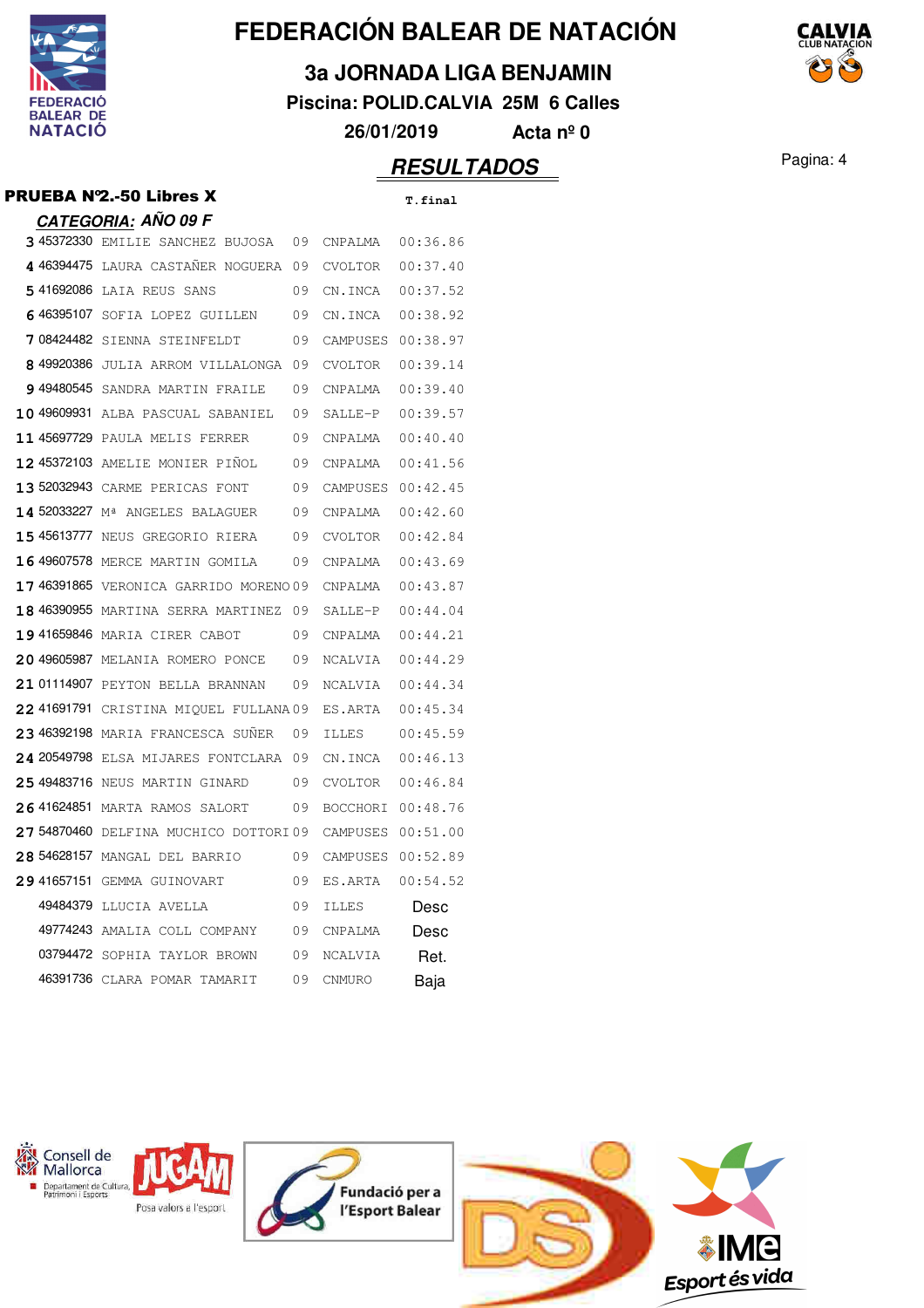

**3a JORNADA LIGA BENJAMIN**

**Piscina: POLID.CALVIA 25M 6 Calles**

**26/01/2019 Acta nº 0**

| PRUEBA N°3.-200 Estilos X                             |      |                   | T.final           | 50 m.    |
|-------------------------------------------------------|------|-------------------|-------------------|----------|
| <b>CATEGORIA: AÑO 07 M</b>                            |      |                   |                   |          |
| 1 43470583 PAU REY GARCIA                             | 07   | NCALVIA           | 02:49.21          | 00:36.41 |
| 245612058 PEDRO ARROM LLIZO                           | 07   | CN.INCA           | 02:56.09          | 00:40.08 |
| 3 45188997 LLUC ZANIN BARCELO                         | 07   | NCALVIA           | 02:56.64          | 00:39.22 |
| 4 45192573 NICOLAS BLAS STÜDE                         | 07   | CNPALMA           | 02:57.43          | 00:41.83 |
| 5 45696312 POL VALLESPIR TORAN                        | 07   | CN.INCA           | 02:57.57          | 00:40.40 |
| 645187628 XAVIER PUIG BLANCO                          | 07   | NCALVIA           | 03:01.34          | 00:40.17 |
| 7 45698049 XISCO QUINTANILLA                          | 07   | <b>ILLES</b>      | 03:04.07          | 00:40.48 |
| 8 45185730 PAU VANRELL MENENDEZ                       | 07   | CNPALMA           | 03:06.21          | 00:40.86 |
| 941663102 ALEXANDRU MEDREA PADURE 07                  |      | CNPALMA           | 03:06.43          | 00:42.43 |
| 10 45192656 GERARD DOMENECH DE LA                     | 07   | CAMPUSES 03:09.74 |                   | 00:45.32 |
| 11 45192768 MARC CASTRO ARQUES                        | 07   | CAMPUSES          | 03:11.52          | 00:44.21 |
| 12 41661947 TOMEU JULIA MAIMO                         | 07   | FELANITX 03:14.83 |                   | 00:47.43 |
| 13 49922759 JAVIER HERNANDEZ VILLAR 07                |      | MASTBAL           | 03:15.42          | 00:43.85 |
| 14 49609615 TOMAS COLOMINA SANCHEZ                    | - 07 | CNPALMA           | 03:23.53          | 00:50.87 |
| 15 41621566 COSME ARROYO OLIVER                       | 07   | FELANITX 03:24.97 |                   | 00:45.85 |
| 16 45189060 JORDI PEREZ GARCIA                        | 07   | CAMPUSES 03:27.75 |                   | 00:50.51 |
| 17 43480025 DAVID VILLEGAS VILLEGAS 07                |      | CVOLTOR           | 03:35.15          | 00:49.74 |
| 18 43474250 ADRIAN BAUZA CASTELLANO 07                |      | MASTBAL           | 03:41.17          | 00:47.51 |
| 19 46390814 ANTONI ALBERT TRIAY<br>07                 |      | CNMURO            | 03:51.77          | 00:50.97 |
| 20 41622901 ROGER GUINOVART                           | 07   | ES.ARTA           | 04:07.71          | 00:53.57 |
| 21 41707584 MIQUEL LLOMPART FOREJT 07                 |      | CNMURO            | 04:33.15          | 01:10.85 |
| 45697069 SERGIO BENNASSAR MARTIN 07                   |      | CNPALMA           | Desc              |          |
| 41663863 TOMEU BONET BONET                            | 07   | NCALVIA           | Desc              |          |
| 45613692 JOAN BORDOY TASCON 07                        |      | NCALVIA           | Desc              |          |
| 41659730 TOLO HORRACH BONNIN 07                       |      | CN.INCA           | Desc              | Ι.       |
| 49923209 GABRIEL SUÑER MANZANO 07                     |      | SALLE-P           | Desc              |          |
| 43467872 BERNAT UWAGBA GUAL 07 CVOLTOR                |      |                   | Baja              |          |
| <b>CATEGORIA: AÑO 08 F</b>                            |      |                   |                   |          |
| 1 45193826 Mª VICTORIA CAÑADILLAS 08 CNPALMA 03:06.21 |      |                   |                   | 00:45.66 |
| 245614991 ELISABETH ABAD NUÑEZ                        | 08   | CNPALMA           | 03:07.44          | 00:42.97 |
| 3 45184949 CLAUDIA FRANCO ROSSELLO 08 CNPALMA         |      |                   | 03:13.10          | 00:45.09 |
| 445193097 JOANA MARIA SIERRA                          | 08   | CAMPUSES 03:14.35 |                   | 00:47.35 |
| 5 41662209 CELIA ROSSELLO                             | 08   |                   | CNPALMA  03:14.78 | 00:47.33 |



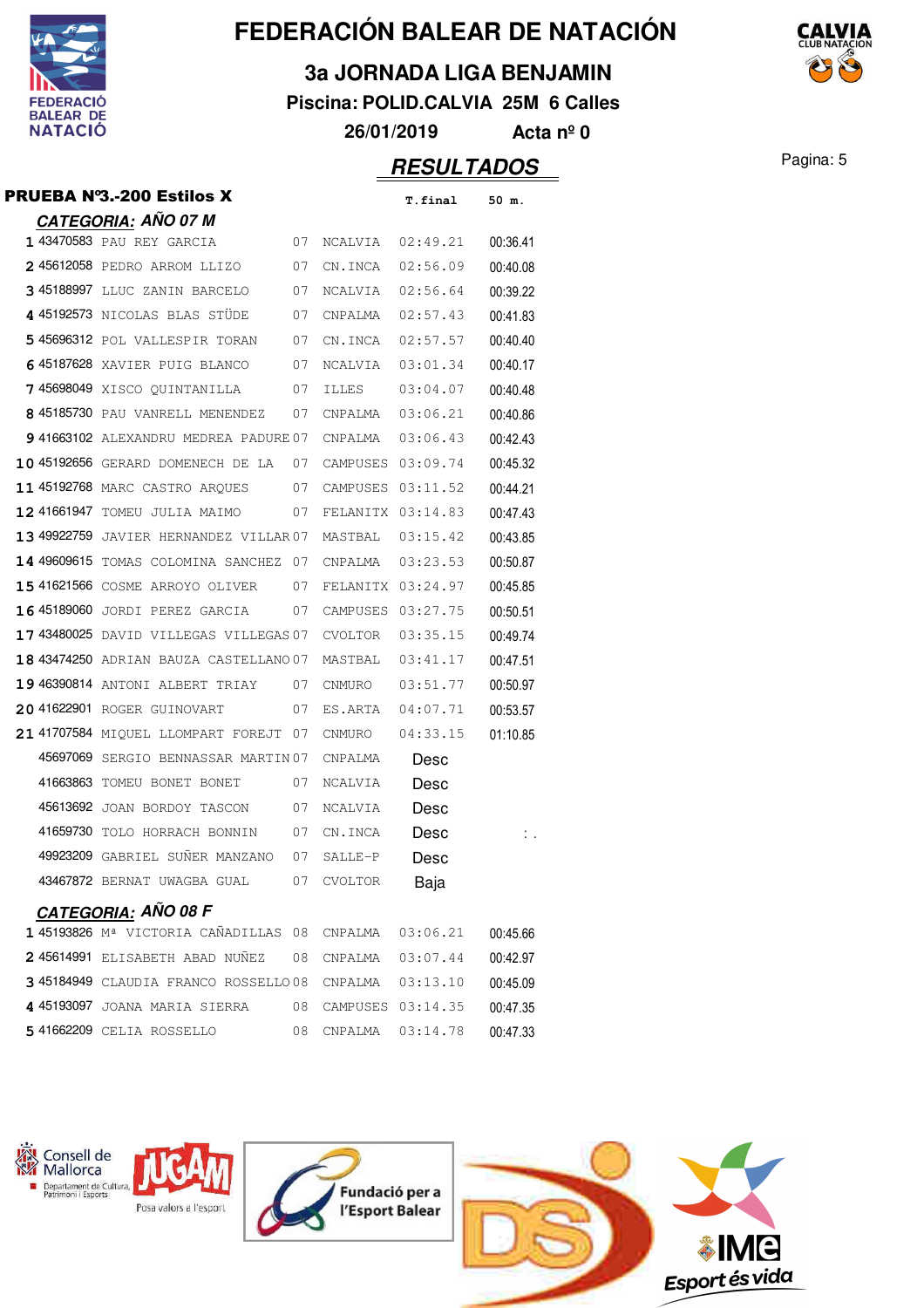

**3a JORNADA LIGA BENJAMIN**

**Piscina: POLID.CALVIA 25M 6 Calles**

**26/01/2019 Acta nº 0**

|                                                         |      |                  | <u>RESULTADOS</u> |          |
|---------------------------------------------------------|------|------------------|-------------------|----------|
| PRUEBA N°3.-200 Estilos X                               |      |                  | T.final           | 50 m.    |
| <u>CATEGORIA:</u> AÑO 08 F                              |      |                  |                   |          |
| 643481556 AINA TOMAS TOMAS<br>$\overline{08}$           |      |                  | CAMPUSES 03:23.42 | 00:49.65 |
| 7 45189182 LUNA SANCHEZ DIAZ 08                         |      | SALLE-P 03:24.19 |                   | 00:47.56 |
| 8 45185139 LUCIA FUSTER BAENA 08 CNPALMA 03:26.14       |      |                  |                   | 00:51.64 |
| 945371085 MARIA GRACIA OLIVER 08                        |      |                  | CNPALMA 03:28.56  | 00:48.74 |
| 10 46390465 BLANCA JAUME BRAVO 08                       |      | MASTBAL 03:29.58 |                   | 00:48.65 |
| 11 46388016 CARME THOMAS TABERNER 08                    |      | CNPALMA          | 03:30.01          | 00:47.62 |
| 12 41621291 ABRIL TOLEDO MONTANES                       | - 08 |                  | FELANITX 03:33.29 | 00:50.82 |
| 13 45189395 LARA VELASCO POTEKHINA 08                   |      | SALLE-P          | 03:34.58          | 00:50.61 |
| 14 49866753 ERIKA VERA CAPELLA                          | 08   | NCALVIA          | 03:36.11          | 00:53.75 |
| 15 46392188 NEREA CASTILLO LOPEZ                        | - 08 |                  | NCALVIA 03:38.83  | 00:53.07 |
| <b>16 41621226</b> JULIA FERRANDO CANTO 08              |      | ES.ARTA          | 03:39.95          | 00:52.63 |
| 1745370786 LUCIA ROSER DE HOYOS 08                      |      |                  | CAMPUSES 03:43.44 | 00:51.01 |
| 18 49926638 ANA MARIA RODRIGUEZ 08                      |      | CVOLTOR          | 03:45.10          | 00:52.65 |
| 19 45611672 FEDERICA GARCES CURBELO08 ES.ARTA 03:57.65  |      |                  |                   | 01:00.06 |
| 20 41693712 ESPERANÇA NADAL NICOLAU 08 ES.ARTA          |      |                  | 04:00.15          | 00:59.57 |
| 45614994 AINA ABAD NUÑEZ<br>08                          |      | CNPALMA          | Desc              |          |
| 45691876 SARA PARRA POMAR                               | - 08 | CNPALMA          | Desc              |          |
| 04346877 ELLA VERMEER                                   | 08   | NCALVIA          | Desc              |          |
| 49770993 ERIKA BAYON BUENO                              | - 08 | CVOLTOR          | Desc              |          |
| 49771820 CARMEN ESTARELLAS                              | - 08 | SALLE-P          | Desc              |          |
| PRUEBA Nº4.-100 Estilos X<br><b>CATEGORIA: AÑO 08 M</b> |      |                  | T.final           |          |
| 1 49770154 FCO. BORJA GARAU MORENO08 CNPALMA 01:26.48   |      |                  |                   |          |
| 249773073 IÑIGO ROMERO AVILES 08                        |      |                  | SALLE-P 01:30.21  |          |
| 3 49928399 IVAN CARDEÑOSA<br>$\sim$ 08                  |      |                  |                   |          |
| 449609031 GABRIEL BARCELO                               | 08   | SALLE-P          | 01:33.45          |          |
| 5 41707753 PEP MIQUEL BURGUERA                          | 08   |                  | FELANITX 01:33.57 |          |
| 646397767 MARCOS SIQUIER RIPOLL                         |      | 08 CNPALMA       | 01:34.82          |          |
| 745371944 DANIEL TITOS IBAÑEZ                           | 08   | MASTBAL          | 01:36.78          |          |
| 8 45693044 CLAUDIO ASCANIO SAIZ 08                      |      | NCALVIA          | 01:39.40          |          |
| <b>9 00342128</b> NICOLAS HUTHER                        | 08   |                  | CVOLTOR 01:39.99  |          |
| 10 49609504 VALENTIN DE TORO BUCETA 08 MASTBAL          |      |                  | 01:40.56          |          |
|                                                         |      |                  |                   |          |
|                                                         |      |                  |                   |          |

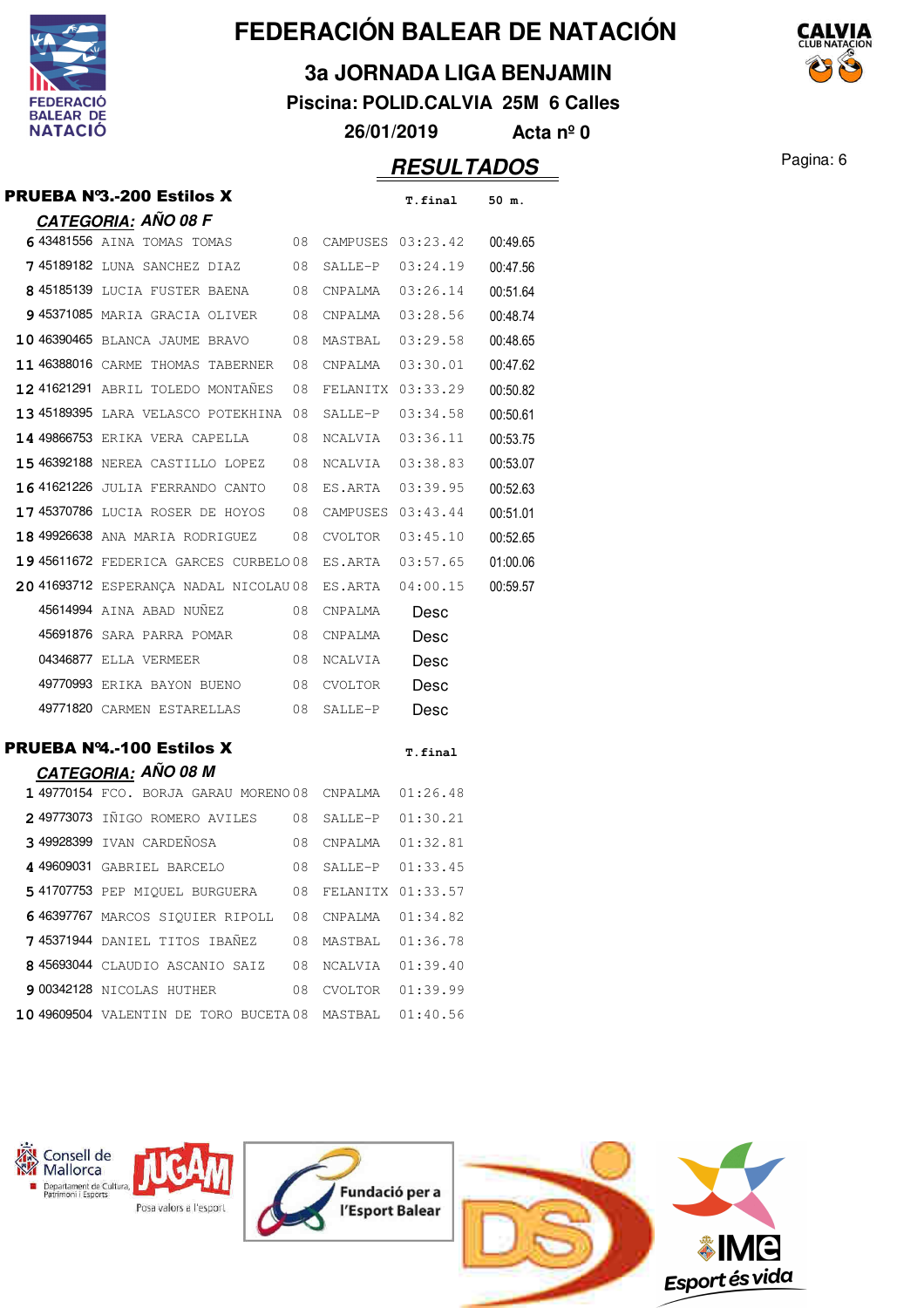

**3a JORNADA LIGA BENJAMIN**

**Piscina: POLID.CALVIA 25M 6 Calles**

**26/01/2019 Acta nº 0**

## **RESULTADOS** Pagina: 7

|  |  | PRUEBA Nº4.-100 Estilos X |  |
|--|--|---------------------------|--|
|--|--|---------------------------|--|

|             | PRUEBA Nº4.-100 Estilos X                                     |    |                   | <b>T.final</b> |
|-------------|---------------------------------------------------------------|----|-------------------|----------------|
|             | <u>CATEGORIA:</u> AÑO 08 M                                    |    |                   |                |
|             | 11 46395199 CARLOS BONET BONET                                | 08 | NCALVIA           | 01:40.81       |
|             | 12 45611301 JORGE NUÑEZ BALDOMIR                              | 08 | ILLES             | 01:41.65       |
|             | 13 78223023 NOAH TORRICO RUIZ                                 | 08 | CVOLTOR           | 01:41.73       |
|             | 14 45189993 MARC TORO GARCIA                                  | 08 | NCALVIA           | 01:41.74       |
| 15 49609493 | TOMAS RODRIGUEZ MENDEZ                                        | 08 | NCALVIA           | 01:41.81       |
|             | 16 41623254 GABRIEL GALMES VIVES                              | 08 | ES.ARTA           | 01:45.01       |
|             | 17 00721378 DENIZ RESHATOV RASHIDOV08                         |    | CVOLTOR           | 01:45.06       |
|             | 18 45188868 ALVARO MADRID GUERRERO 08                         |    | NCALVIA           | 01:45.87       |
|             | 19 49611670 SEBASTIAN ALCIBAR                                 | 08 | CVOLTOR           | 01:46.72       |
|             | 20 45187468 AXEL JUAN HARO PEREZ                              | 08 | CAMPUSES          | 01:47.36       |
|             | 21 45190648 MARTI JIMENEZ CAMACHO                             | 08 | SALLE-P           | 01:49.74       |
| 22 45696760 | LEO MARTINEZ COUSELO                                          | 08 | CVOLTOR           | 01:50.83       |
|             | 23 45189527 GUIEM MAS HERNANDEZ                               | 08 | CVOLTOR           | 01:53.67       |
|             | 24 00589267 CRISTIAN EMILOV DINEV                             | 08 | CVOLTOR           | 01:57.37       |
|             | 25 45370906 RAFAEL TOYMIL TALAVERA                            | 08 | CVOLTOR           | 02:00.06       |
| 45612991    | MARCOS ERRALDE VIVES                                          | 08 | CAMPUSES          | Desc           |
|             | 45698034 MARC CRUELLAS DE HARO                                | 08 | <b>ILLES</b>      | Desc           |
|             |                                                               |    |                   |                |
| 41660624    | ANTONI FERRER SOLER                                           | 08 | ES.ARTA           | Desc           |
| 45184348    | JAUME MELIS FERRER                                            | 08 | CNPALMA           | Desc           |
|             | 45371479 MARC GAYA BISQUERRA                                  | 08 | CN.INCA           | Desc           |
| 49480357    | JOAN BELTRAN AMOEDO                                           | 08 | CN.INCA           | Desc           |
|             | 41621259 JOAN MORA LADARIA                                    | 08 | ES.ARTA           | Baja           |
|             | 43481558 SEBASTIA RAMON FERRER                                | 08 | SALLE-P           | Baja           |
|             |                                                               |    |                   |                |
|             | <b>CATEGORIA: AÑO 09 F</b><br>1 45691319 BEATRIZ GIJON CASTRO | 09 | SALLE-P 01:28.71  |                |
|             | 2 41692086 LAIA REUS SANS                                     | 09 | CN.INCA  01:33.24 |                |
|             | 3 49774243 AMALIA COLL COMPANY                                | 09 | CNPALMA  01:33.75 |                |
|             | 4 08424482 SIENNA STEINFELDT 09 CAMPUSES 01:34.28             |    |                   |                |
|             | 545697729 PAULA MELIS FERRER 09                               |    | CNPALMA  01:36.27 |                |
|             | 6 45372330 EMILIE SANCHEZ BUJOSA 09                           |    | CNPALMA  01:36.78 |                |
|             | <b>7 49484379</b> LLUCIA AVELLA                               | 09 |                   |                |

49920386 JULIA ARROM VILLALONGA 09 CVOLTOR 01:38.95

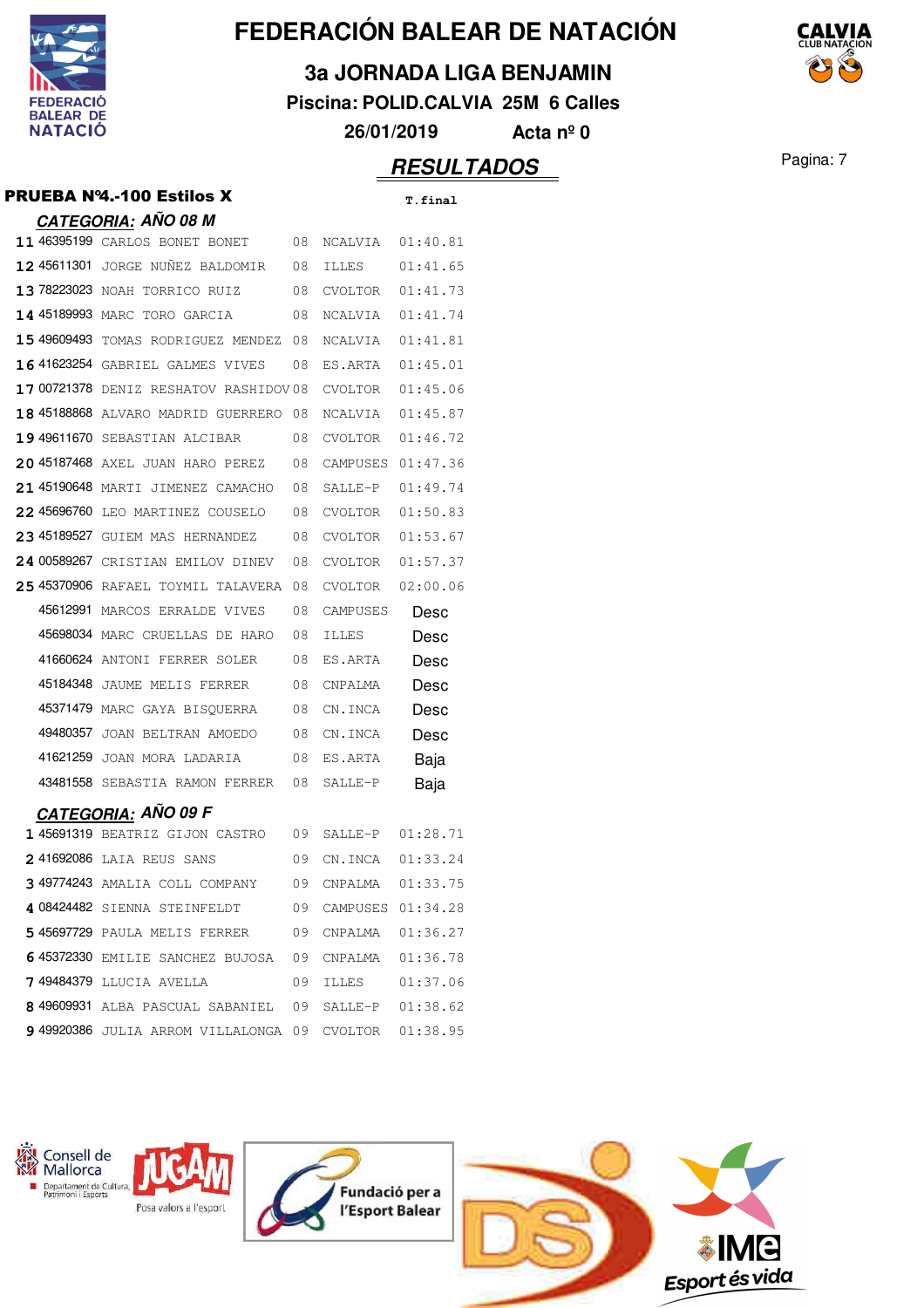

**3a JORNADA LIGA BENJAMIN**

**Piscina: POLID.CALVIA 25M 6 Calles**

**26/01/2019 Acta nº 0**

|         | <b>PRUEBA Nº4.-100 Estilos X</b>              |              |                   |      | T.final  |          |                        |            |             |        |  |
|---------|-----------------------------------------------|--------------|-------------------|------|----------|----------|------------------------|------------|-------------|--------|--|
|         | <u>CATEGORIA:</u> AÑO 09 F                    |              |                   |      |          |          |                        |            |             |        |  |
|         | 10 46394475 LAURA CASTAÑER NOGUERA 09 CVOLTOR |              |                   |      | 01:39.91 |          |                        |            |             |        |  |
|         | 11 49480545 SANDRA MARTIN FRAILE              | - 09         | CNPALMA           |      | 01:42.59 |          |                        |            |             |        |  |
|         | 12 46394334 LAURA VILAFRANCA MOYA 09          |              | NCALVIA           |      | 01:42.84 |          |                        |            |             |        |  |
|         | 13 49607578 MERCE MARTIN GOMILA               | 09           | CNPALMA           |      | 01:43.25 |          |                        |            |             |        |  |
|         | <b>14 46391865</b> VERONICA GARRIDO MORENO 09 |              | CNPALMA           |      | 01:46.71 |          |                        |            |             |        |  |
|         | 15 52032943 CARME PERICAS FONT                | 09           | CAMPUSES 01:46.79 |      |          |          |                        |            |             |        |  |
|         | 16 41659846 MARIA CIRER CABOT 09              |              | CNPALMA           |      | 01:47.10 |          |                        |            |             |        |  |
|         | 1745613777 NEUS GREGORIO RIERA 09 CVOLTOR     |              |                   |      | 01:48.06 |          |                        |            |             |        |  |
|         | 18 49605987 MELANIA ROMERO PONCE 09           |              | NCALVIA           |      | 01:51.07 |          |                        |            |             |        |  |
|         | 19 46390955 MARTINA SERRA MARTINEZ 09         |              | SALLE-P           |      | 01:51.35 |          |                        |            |             |        |  |
|         | 20 41691791 CRISTINA MIQUEL FULLANA09         |              | ES.ARTA           |      | 01:54.94 |          |                        |            |             |        |  |
|         | 21 01114907 PEYTON BELLA BRANNAN              | 09           | NCALVIA           |      | 01:55.36 |          |                        |            |             |        |  |
|         | 22 46392198 MARIA FRANCESCA SUÑER             | 09           | ILLES             |      | 01:55.92 |          |                        |            |             |        |  |
|         | 23 49483716 NEUS MARTIN GINARD                | 09           | CVOLTOR           |      | 02:02.37 |          |                        |            |             |        |  |
|         | 24 49606564 MARTINA PETRUS VALERO             | 09           | BOCCHORI 02:04.46 |      |          |          |                        |            |             |        |  |
|         | 52033227 M <sup>ª</sup> ANGELES BALAGUER      | 09           | CNPALMA           |      | Desc     |          |                        |            |             |        |  |
|         | 45372103 AMELIE MONIER PIÑOL                  | 09           | CNPALMA           |      | Desc     |          |                        |            |             |        |  |
|         | 03794472 SOPHIA TAYLOR BROWN                  | 09           | NCALVIA           |      | Desc     |          |                        |            |             |        |  |
|         | 20549798 ELSA MIJARES FONTCLARA 09            |              | CN.INCA           |      | Desc     |          |                        |            |             |        |  |
|         | 46395107 SOFIA LOPEZ GUILLEN                  | 09           | CN.INCA           |      | Desc     |          |                        |            |             |        |  |
|         | 46391736 CLARA POMAR TAMARIT                  | 09           | CNMURO            |      | Baja     |          |                        |            |             |        |  |
|         | PRUEBA N°5.-4x100 Mariposa M                  |              |                   |      | T.final  |          | 50 m.                  |            | 100 m.      | 200 m. |  |
|         | <b>CATEGORIA: BENJAMIN</b>                    |              |                   |      |          |          |                        |            |             |        |  |
| 1 00056 | CNPALMA BENJAMIN                              | $\circ$      | CNPALMA           |      | 06:17.19 |          | 00:40.30               |            | 01:29.28    |        |  |
|         | 45185730 PAU VANRELL MENENDEZ                 |              |                   | 2007 |          | 01:29.28 |                        |            |             |        |  |
|         | 45697069 SERGIO BENNASSAR MARTIN              |              |                   | 2007 | 03:04.27 |          |                        | (01:34.99) |             |        |  |
|         | 41663102 ALEXANDRU MEDREA PADURE              |              |                   | 2007 | 04:40.21 |          |                        | (01:35.94) |             |        |  |
|         | 45192573 NICOLAS BLAS STÜDE                   |              |                   |      | 2007     |          | 06:17.19<br>(01:36.98) |            |             |        |  |
| 01268   | CAMPUSES BENJAMIN                             | $\mathbf{0}$ | CAMPUSES          |      | Desc     |          |                        |            | $1.1 - 1.1$ |        |  |
| 00883   | NCALVIA BENJAMIN                              |              | 09<br>NCALVIA     |      | Desc     |          |                        |            |             |        |  |
|         | PRUEBA Nº6.-4x100 Mariposa F                  |              |                   |      | T.final  |          | 50 m.                  |            | 100 m.      | 200 m. |  |
|         | <b>CATEGORIA: BENJAMIN</b>                    |              |                   |      |          |          |                        |            |             |        |  |
|         |                                               |              |                   |      |          |          |                        |            |             |        |  |